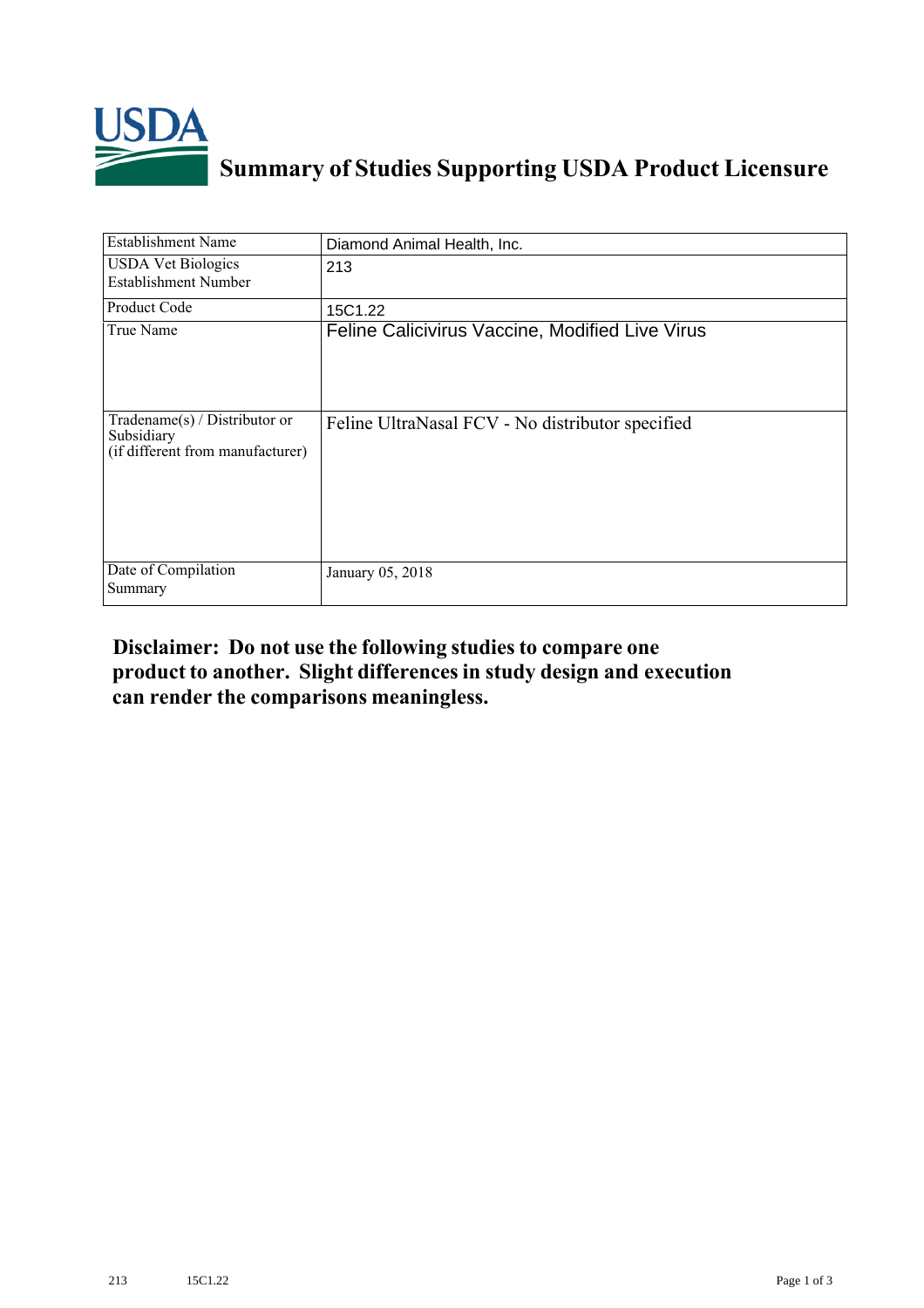| <b>Study Type</b>              | Efficacy                                                                                                                                                                                                                                                                                                                    |
|--------------------------------|-----------------------------------------------------------------------------------------------------------------------------------------------------------------------------------------------------------------------------------------------------------------------------------------------------------------------------|
|                                |                                                                                                                                                                                                                                                                                                                             |
| <b>Pertaining to</b>           | Feline calicivirus (FCV)                                                                                                                                                                                                                                                                                                    |
| <b>Study Purpose</b>           | Efficacy against respiratory disease                                                                                                                                                                                                                                                                                        |
| <b>Product Administration</b>  | Intranasal                                                                                                                                                                                                                                                                                                                  |
| <b>Study Animals</b>           | Feline                                                                                                                                                                                                                                                                                                                      |
| <b>Challenge Description</b>   |                                                                                                                                                                                                                                                                                                                             |
| <b>Interval observed after</b> |                                                                                                                                                                                                                                                                                                                             |
| challenge                      |                                                                                                                                                                                                                                                                                                                             |
| <b>Results</b>                 | Study data were evaluated by USDA-APHIS prior to product<br>licensure and met regulatory standards for acceptance at the time<br>of submission. No data are published because this study was<br>submitted to USDA-APHIS prior to January 1, 2007, and APHIS<br>only requires publication of data submitted after that date. |
| <b>USDA Approval Date</b>      | FCV October 22, 2002.                                                                                                                                                                                                                                                                                                       |